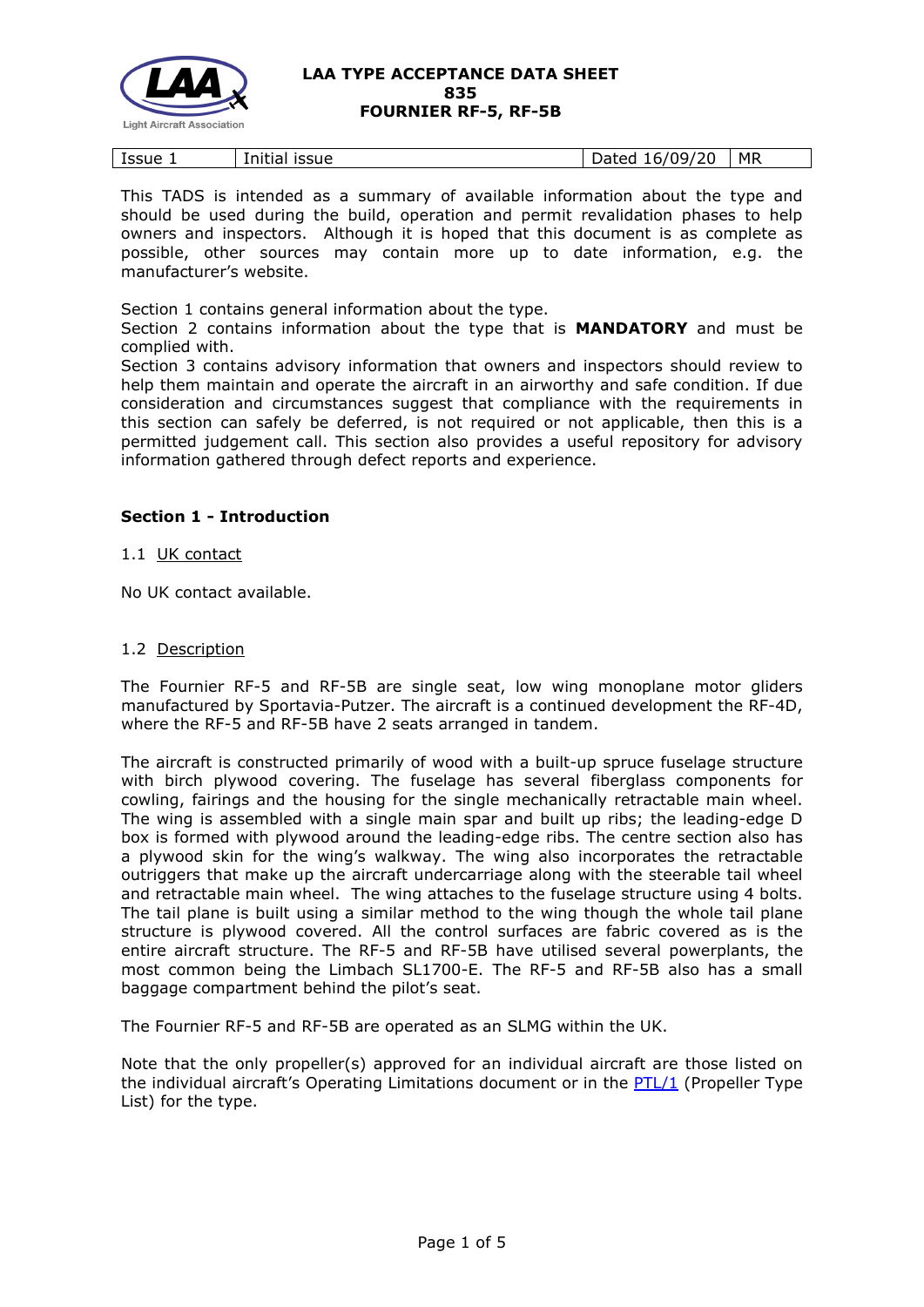

## **Section 2 – Mandatory information for owners, operators and inspectors**

At all times, responsibility for the maintenance and airworthiness of an aircraft rests with the owner. A Condition of a Permit to Fly requires that: *"the aircraft shall be maintained in an airworthy condition".* 

#### 2.1 Fast Build Kit 51% Compliance

Not applicable – the Fournier RF-5 & RF-5B are factory-built aircraft.

### 2.2 Build Manual

Not applicable.

### 2.3 Build Inspections

Inspector approval codes A-A or A-M.

### 2.4 Flight Manual

Manuals are available for the [RF-5](http://www.lightaircraftassociation.co.uk/engineering/TADs/835/FOURNIER%20RF-5%20Flight%20manual%20(English).pdf) and [RF-5B](http://www.lightaircraftassociation.co.uk/engineering/TADs/835/FOURNIER%20RF-5B%20-%20Sperber%20Flight%20manual%20(English).pdf) (note that these may not be the most current).

## 2.5 Mandatory Permit Directives

[MPD 1995-001](http://www.lightaircraftassociation.co.uk/engineering/TADs/835/mpf1995-001r5.pdf) R5 Sportavia–Putzer Fournier RF-5 series and RF-5B

Also check the LAA website for MPDs that are non-type specific [\(TL2.22\)](http://www.lightaircraftassociation.co.uk/engineering/TechnicalLeaflets/Operating%20An%20Aircraft/TL%202.22%20non-type%20specific%20MPDs.pdf).

## 2.6 LAA Required Modifications (including LAA issued AILs, SBs, etc)

None.

### 2.7 Additional engine operating limitations to be placarded or shown by instrument markings

Notes:

- Refer to the engine manufacturer's latest documentation for the definitive parameter values and recommended instruments.
- Where an instrument is not fitted, the limit need not be displayed.

# 2.8 Control surface deflections

| Ailerons     | RГ |
|--------------|----|
| Elevators    | RГ |
| Elevator tab | ΆD |
| Rudder       |    |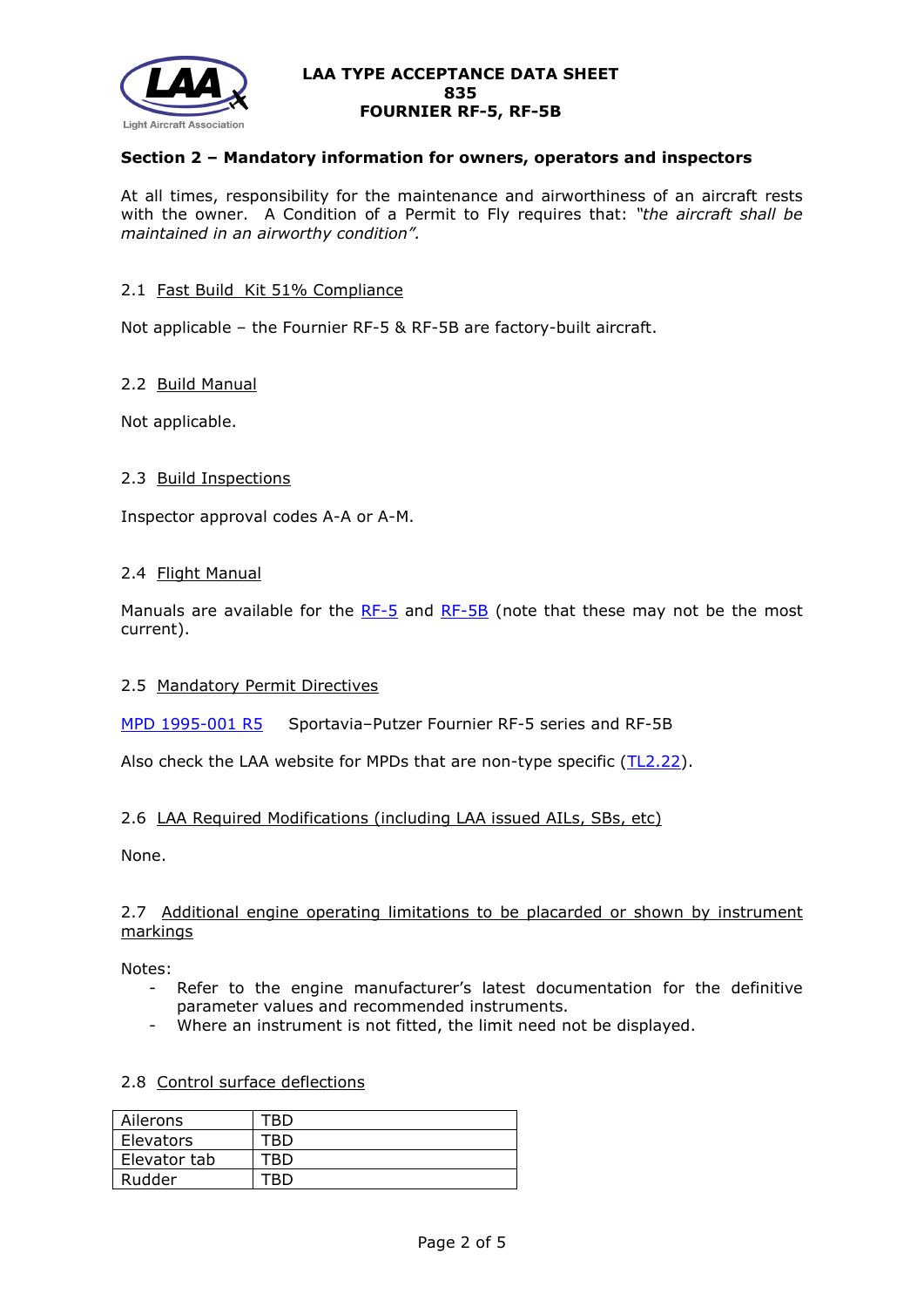

## 2.9 Operating Limitations and Placards

(Note that the wording on an individual aircraft's Operating Limitations document takes precedence, if different.)

- 1. Maximum number of occupants authorised to be carried: Two
- 2. The aircraft must be operated in compliance with the following operating limitations, which shall be displayed in the cockpit by means of placards or instrument markings:
	- 2.1 Aerobatic Limitations Intentional spinning is allowed. The following aerobatic manoeuvres only permitted: Loops, stall turns, lazy eights, chandelles. Flick manoeuvres and those involving negative load factors are prohibited.
	- 2.2 Loading Limitations Maximum Total Weight Authorised: 650 kg CG Range: 231.3 cm to 251.3 cm aft of datum. Datum Point is: 200cm in front of leading edge of the mainplane at point 110cm from the centreline.
	- 2.3 Engine Limitations Maximum Engine RPM: 3400. Maximum continuous engine RPM: 3000.
	- 2.4 Airspeed Limitations Maximum Indicated Airspeed ( $V_{NE}$ ): 135 knots Max Indicated Airspeed Airbrakes Extended: 97 knots
	- 2.5 Other Limitations The aircraft shall be flown by day and under Visual Flight Rules only. Smoking in the aircraft is prohibited.

Additional Placards:

"Occupant Warning - This Aircraft has not been Certificated to an International Requirement"

A fireproof identification plate must be fitted to fuselage, engraved or stamped with aircraft's registration letters.

2.10 Maximum permitted empty weight

Not applicable.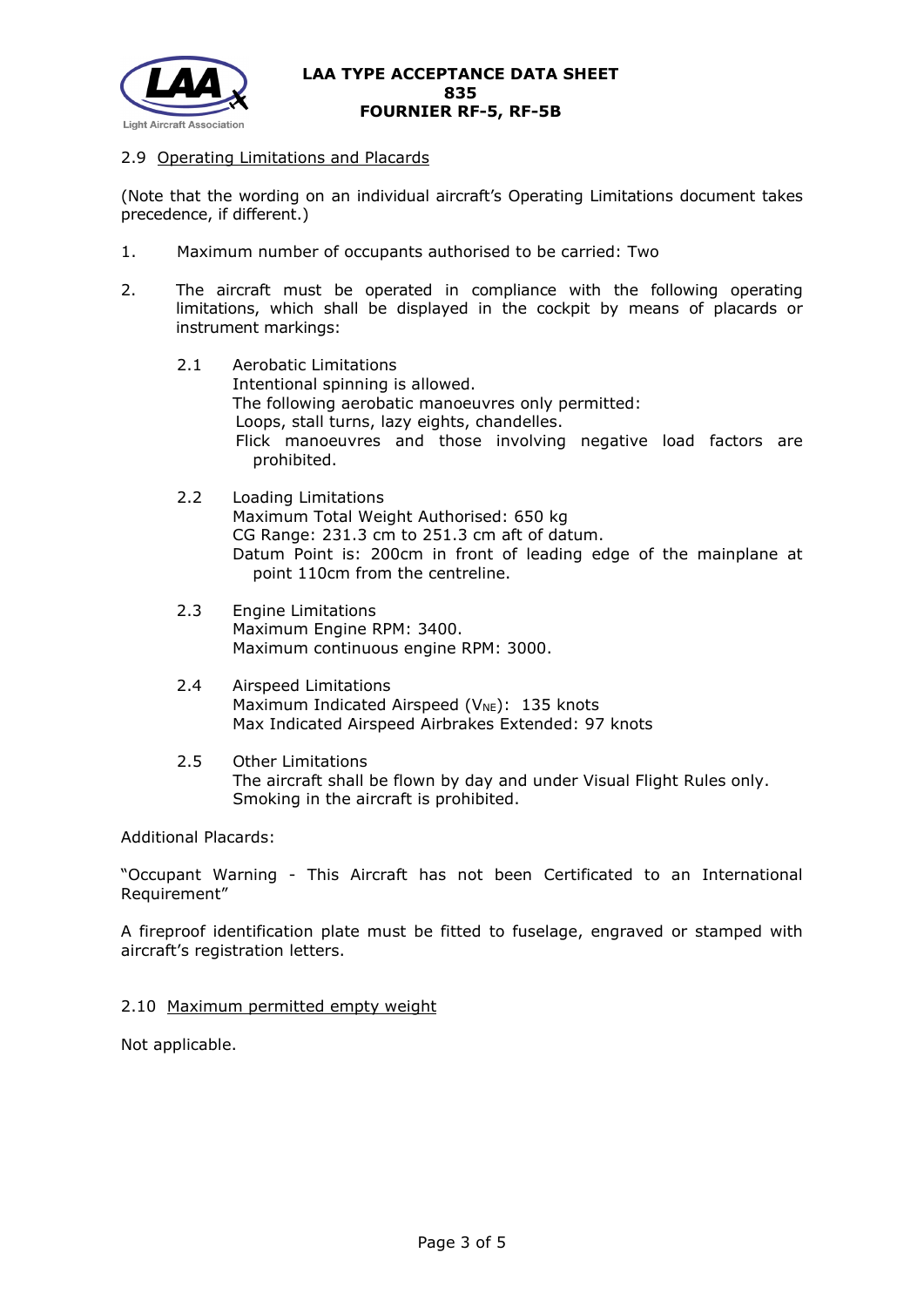

# **Section 3 – Advice to owners, operators and inspectors**

# 3.1 Maintenance Manual

The Fournier RF-5 and RF-5B were supplied with a maintenance manual.

# 3.2 Standard Options

None.

# 3.3 Manufacturer's Information (including Service Bulletins, Service Letters, etc)

In the absence of any over-riding LAA classification, inspections and modifications published by the manufacturer should be satisfied according to the recommendation of the manufacturer. It is the owner's responsibility to be aware of and supply such information to their Inspector.

| Rear Fuselage                    | Bottom &rudder post inspect for water<br>damage                                                                                                 | AD 83-49, SB<br>$S-02-82$     |
|----------------------------------|-------------------------------------------------------------------------------------------------------------------------------------------------|-------------------------------|
| <b>Elevator Mass</b>             | Balance to be fitted (RF5B) MOD23                                                                                                               | AD 79-533/2                   |
| Airbrake system<br>bolts in wing | Inspect & replace as necessary                                                                                                                  | AD 92-351, SB<br>$S - 2 - 91$ |
| Wing fold                        | Unlocked on take off                                                                                                                            | None.                         |
| Fuselage                         | Remove ground handling bar from the<br>fuselage and inspect for grinding marks<br>in the longitudinal direction of the<br>fuselage centre line. | AD 72-24                      |
| Propeller                        | Replacement of propeller boss bolts and<br>centring bushes                                                                                      | AD72-25, SL<br>$02 - 72$      |
| Fin                              | Inspection/repair of aft fuselage and<br>vertical fin spar.                                                                                     | AD83-15, TNS-<br>$02 - 82$    |

## 3.4 Special Inspection Points

None.

## 3.5 Operational Issues

List any known issues.

1. *Safety Spot* reference

The following *Safety Spot* articles are relevant to Fournier RF-5 aircraft:

Light Aviation [Oct 2016](http://www.lightaircraftassociation.co.uk/2016/Magazine/Oct/safety_spot.pdf) Fournier RF-5 - Canopy Opened in Flight Article discusses an RF-5 canopy that opened in flight. The cause and subsequent damage are discussed.